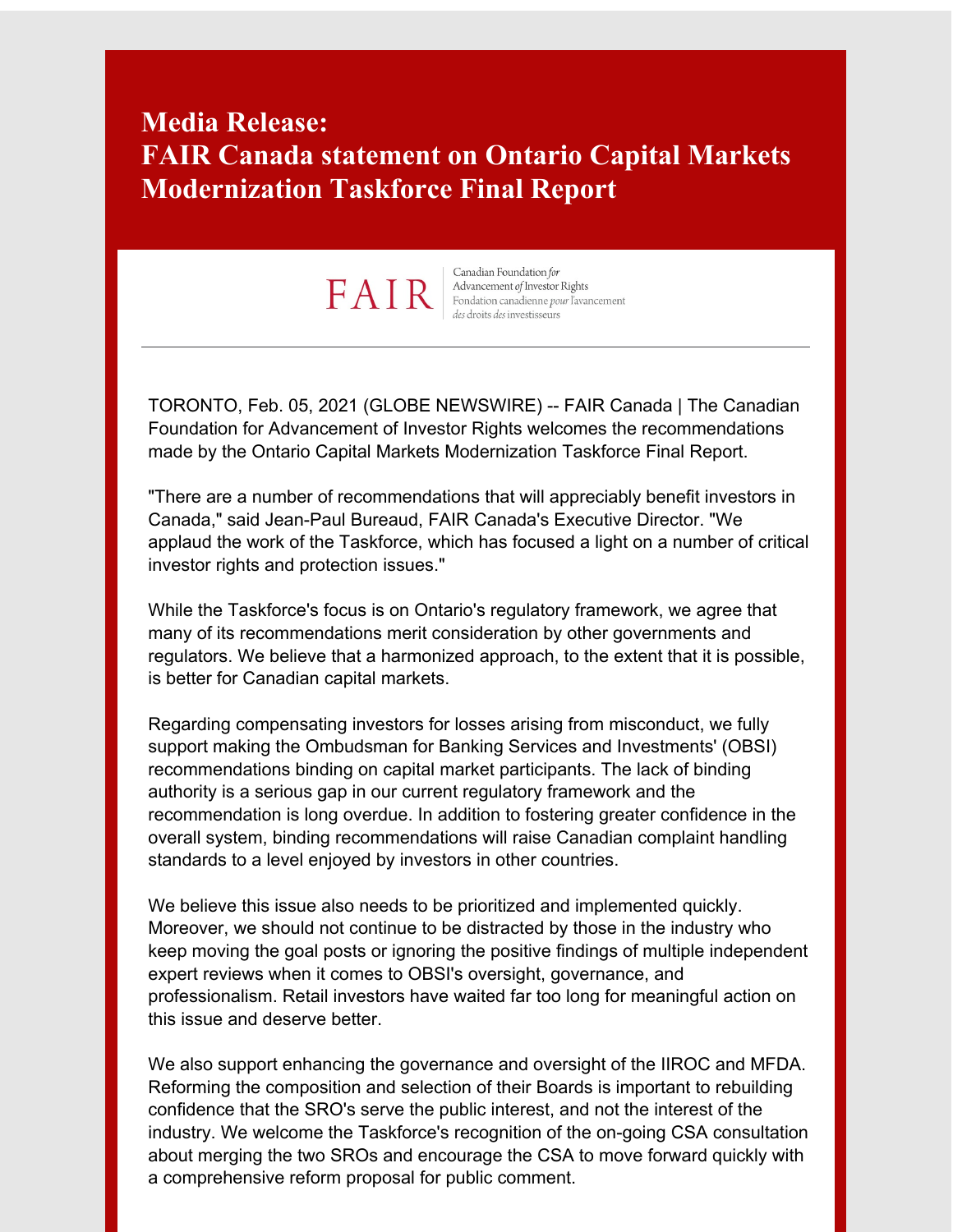The Taskforce's recommendations about the product shelf are also very encouraging, particularly for retail investors. We believe that investors are better served by having access to a broader range of suitable products, as well as by an enhanced focus on conflicts when dealing with proprietary-only sale channels.

There are a few areas of concerns, however, that will need to be addressed as governments and regulators consider the Taskforce's recommendations. These include:

#### **Compensation should not be limited to disgorgement orders only**

While we support the use of the OSC's disgorgement power to collect money to be distributed to harmed investors, we view it as a small step in the right direction. In our view, there is no justifiable reason why the OSC should not be able to order compensation in other situations, including where no ill-gotten gains are alleged or proven. At the end of the day, what matters most to a harmed investor is whether he or she will be financially compensated for their loss -- everything else is just talk. The fact that a market participant may not have personally profited from the investor's loss is of little comfort to the investor.

#### **Investors should receive notification of regulatory disclosures**

We remain concerned with how the "access equals delivery" model will be implemented in practice, including whether documents such as Fund Facts will continue to be available at the point-of-sale. Moreover, the system should provide some choice to investors that cannot access or are not comfortable relying on digital-only means of communications. We also believe issuers should be required to issue a press release in most situations, and allow interested investors to subscribe to receive notifications of disclosure related documents posted on their websites.

Finally, we are left with several questions that should be clarified. These include:

# **What is envisioned by expanding how the OSC could use "designated funds"?**

We note that the Taskforce recommends that the OSC work with the Ministry of Finance to examine potentially expanding the uses of "designated funds" to support OSC's regulation of capital markets. We believe that the focus of any such review should be on expanding ways of returning money to harmed investors or supporting efforts to enhance investor rights and protections. The funds should not be used for operating purposes by the OSC, nor to subsidize or promote financial innovation or capital raising in Ontario. These funds are collected in cases involving harmed investors and should therefore be used for their benefit, and not for the benefit of industry or the regulator.

#### **How will the OSC mandate be expanded?**

We have concerns with the recommendation to expand the OSC's mandate to encompass "fostering capital formation and competition." Part of our concern stems from the lack of details and analysis provided in the final report. We note that the U.K. Financial Conduct Authority's (FCA) focus is to "promote effective competition in the interests of consumers, not for its own sake." Nor is the UK FCA focused on growing the capital markets. Rather, growth is the by-product of effective competition. Given the importance the Taskforce placed on this recommendation, we believe the proposed wording to be adopted should be published for comment.

# **Will the Ontario version of the CMA be published for public feedback?**